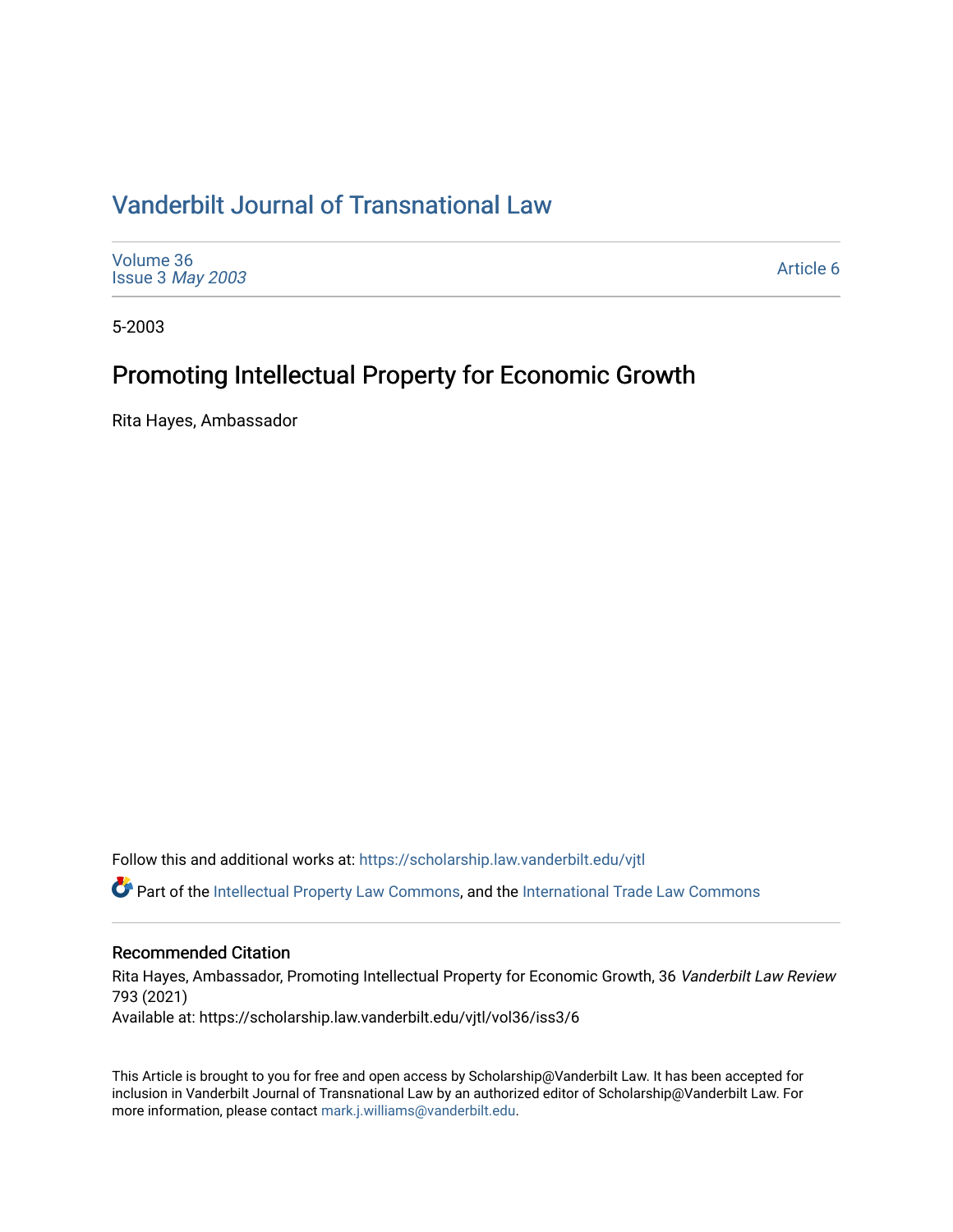## VANDERBILT **JOURNAL** *of* TRANSNATIONAL LAW



VOLUME 36 MAY 2003 NUMBER **3**

# **Promoting Intellectual Property for Economic Growth**

*Address by Her Excellency Ambassador Rita Hayes Deputy Director General of the World Intellectual Property Organization Vanderbilt University Law School February 12, 2003*

#### Introduction

It is an honor for me to speak to you this afternoon at the Vanderbilt University Law School. I would like to thank Dean Syverud for inviting me here and giving me this opportunity to speak to you about the World Intellectual Property Organization and its work.

The World Intellectual Property Organization, based in Geneva, is a specialized agency of the United Nations that deals with international intellectual property matters. The Organization is perhaps best known for international agreements such as the Patent Cooperation Treaty (the PCT), The Madrid Agreement, and the Hague Agreement, which provide international registration and protection for patents, trademarks, and industrial designs, respectively.

The Organization's work in standard setting-through the development of international intellectual property law--covers the range of intellectual property from industrial property to copyright. Many of you are familiar with the WIPO Internet Treaties, two international treaties that came into force last year which help bring international copyright standards in line with the digital age.

Certainly a solid, broad-based education in law is important in understanding the intricacies of intellectual property today, particularly on the international level. I encourage all of you to include as much intellectual property law it your course work as possible. The field is undergoing significant evolution and will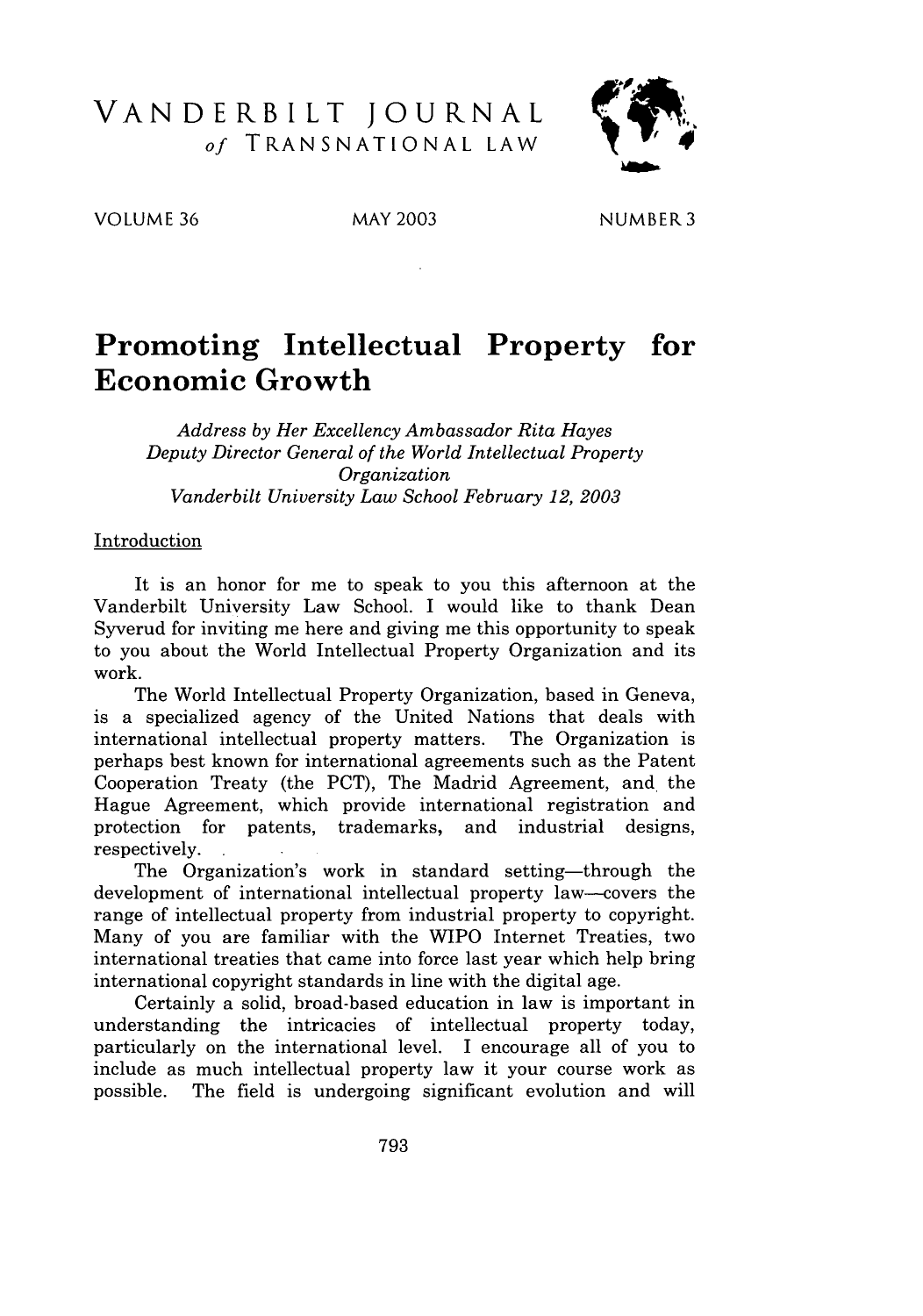continue to provide challenging opportunities for years to come. It is clearly one of the most dynamic areas of legal specialization today.

What I would like to speak with you about today, however, is not so much the technical aspects of international intellectual property law, but rather the underlying message of WIPO's work. In order for the international intellectual property system to succeed, all stakeholders in the system must be convinced of the value, and the potential benefits, of intellectual property. If the public at large is going to respect the body of intellectual property law-even the concept of intellectual property itself—then it must have a concrete understanding of the nature of intellectual property and the key role it plays in economic, social, and cultural development.

Intellectual property is a term increasingly in use today, but still little understood. To many people, it remains an obscure legal concept, with little relevance to everyday life. This is why WIPO is focusing increasingly on explaining why and how intellectual property is important to every society. Our goal is to show how intellectual property-the fruits of human creativity and innovation-plays a crucial role in the development of nations. Our message is simple: In the 21st century, intellectual property provides a powerful engine for economic growth.

#### Understanding the "Knowledge" Economy

It has become increasingly clear in recent years that the accumulation, use, and exploitation of knowledge is one of the primary forces driving economic and social development in this century. Consider the following points:

- Knowledge and information-economically exploited as intellectual property-are replacing the more traditional, material elements of production as the primary engine of economic growth.
- This engine is fueled by the ingenuity, creativity, and innovative ability of a nation's people—truly inexhaustible resources which are increasingly the key to sustainable development.
- Converting these resources into tangible economic assets requires an effective and efficient intellectual property system.
- When properly developed, managed, and commercialized, these assets provide a solid foundation for wealth creation in all nations.

This new economic reality has become increasingly apparent to many governments around the world. Developed and developing nations alike are modernizing their intellectual property systems, providing more support to research and development institutions, and creating more incentives for the private sector to encourage the development of intellectual property assets.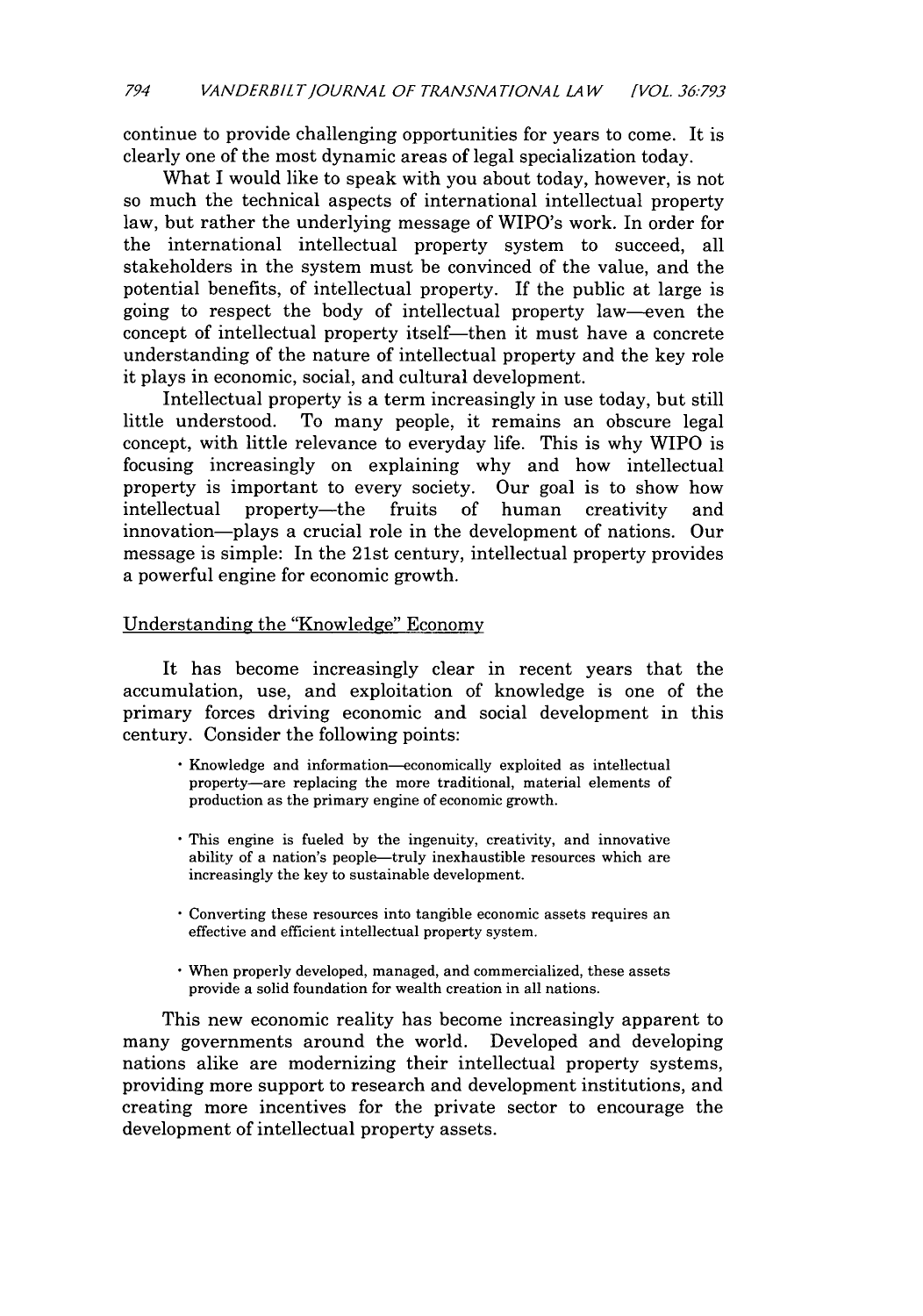However, in order to make the benefits of intellectual property available to all, it is imperative that a wide audience understand, appreciate, and respect the role that the intellectual property system plays in this regard. WIPO is taking its message not only to governments, policymakers, business leaders, and the legal community, but also to inventors, artists and performers, entrepreneurs, consumers, and the general public.

Everyone, in one way or another, benefits from intellectual property every day. Our challenge is to fully explain those benefitsand how to take advantage of them. For this we count on our partners in our member states, both in the public and private sectors.

#### The Rule of the Intellectual Property System

This task of explaining and promoting the intellectual property (IP) system is not always easy, as the system is viewed in many quarters as largely benefiting multinational corporations in the developed world. That is not, however, an accurate assessment.

India, to take one example, provides a vivid example of a positive IP environment producing tangible, measurable results: In the years before strong IP laws and policies encouraged innovators in India, much of the country's educated cadre of information technology workers left the country to work elsewhere. Today, with stronger IP institutions and legislation in place to encourage and reward local innovation, the Indian software industry employs some 500,000 software engineers, and Indian-produced software is used worldwide.

This IP-positive environment created a thriving industry and much-needed new jobs in India, and has helped attract significant foreign direct investment as well. The same is true in countries such as Brazil, China, Korea, and Singapore, which have adopted proactive intellectual property policies to stimulate local industriesfrom biotechnology to telecommunications to electronics. It is not surprising that the top twelve users of the PCT from developing countries last year were companies from these five countries.

While these and numerous other countries provide encouraging success stories in how to harness the power of knowledge and creativity, they remain a minority among developing countries. Ultimately, the creation and exploitation of intellectual property assets are possible only when potential creators are aware of the importance of the intellectual property system, and have the means, resources, and infrastructure necessary to access it. This situation does not yet exist in much of the developing world.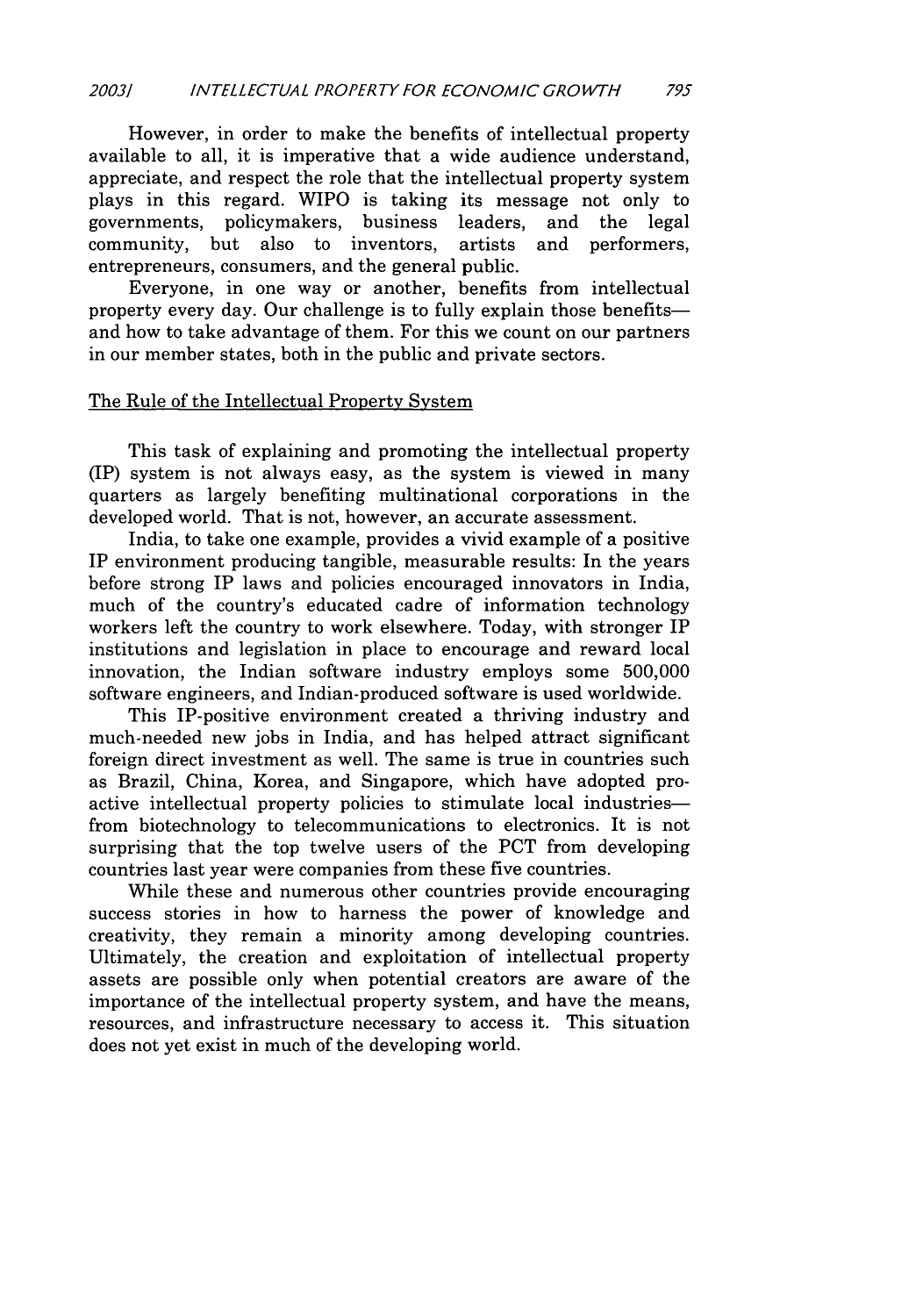#### Working with Partners

The situation can be changed, however, primarily through highlighting the benefits of the intellectual property system and encouraging its use as a dynamic tool for wealth creation, available to all countries.

WIPO works closely with all of its member states-developed and developing alike—in encouraging what has come to be known as an "IP culture." This is a multi-faceted effort aimed at sensitizing all levels of society to the importance of human creativity and innovation, its value as an exploitable economic asset, and its strategic role in advancing economic and social development.

WIPO cooperates with government officials and agencies to assist in shaping national policies, programs, and legislation that optimize the use of, and respect for, intellectual property rights. Our work with the private sector, from multinationals to Small and Medium sized Enterprises (SMEs), is geared toward helping companies recognize, assess, and leverage the value of their IP assets. Our efforts directed toward the general public stress the benefits of respecting intellectual property rights: that by purchasing legitimate goods and services, for example, citizens are supporting local industries, increasing the domestic tax base, and strengthening the rule of law.

WIPO's relationship with the private sector is important in these efforts, because industry—particularly on the local level—has a key role to play in working with WIPO and its member states to increase awareness of the value and economic potential of intellectual property. Partnerships with industry will help us further build understanding of how to develop, protect, and use intellectual property as an economic asset, and help us strengthen national and regional infrastructures to ensure that all nations can benefit from it.

#### How Business Can Help

Industry has a simple and clear-cut economic interest in assisting developing countries to build their infrastructure in areas that ultimately encourage the development of IP assets, particularly in the development of human capital, research and manufacturing capacities, and local enterprises. Developing this kind of infrastructure—through training, funding of specific programs, or inkind assistance-is complementary to the creation of strong IP institutions. Together these kinds of efforts help promote a healthy IP environment.

It has also been shown to work. Success stories in which governments have focused on their infrastructure needs to help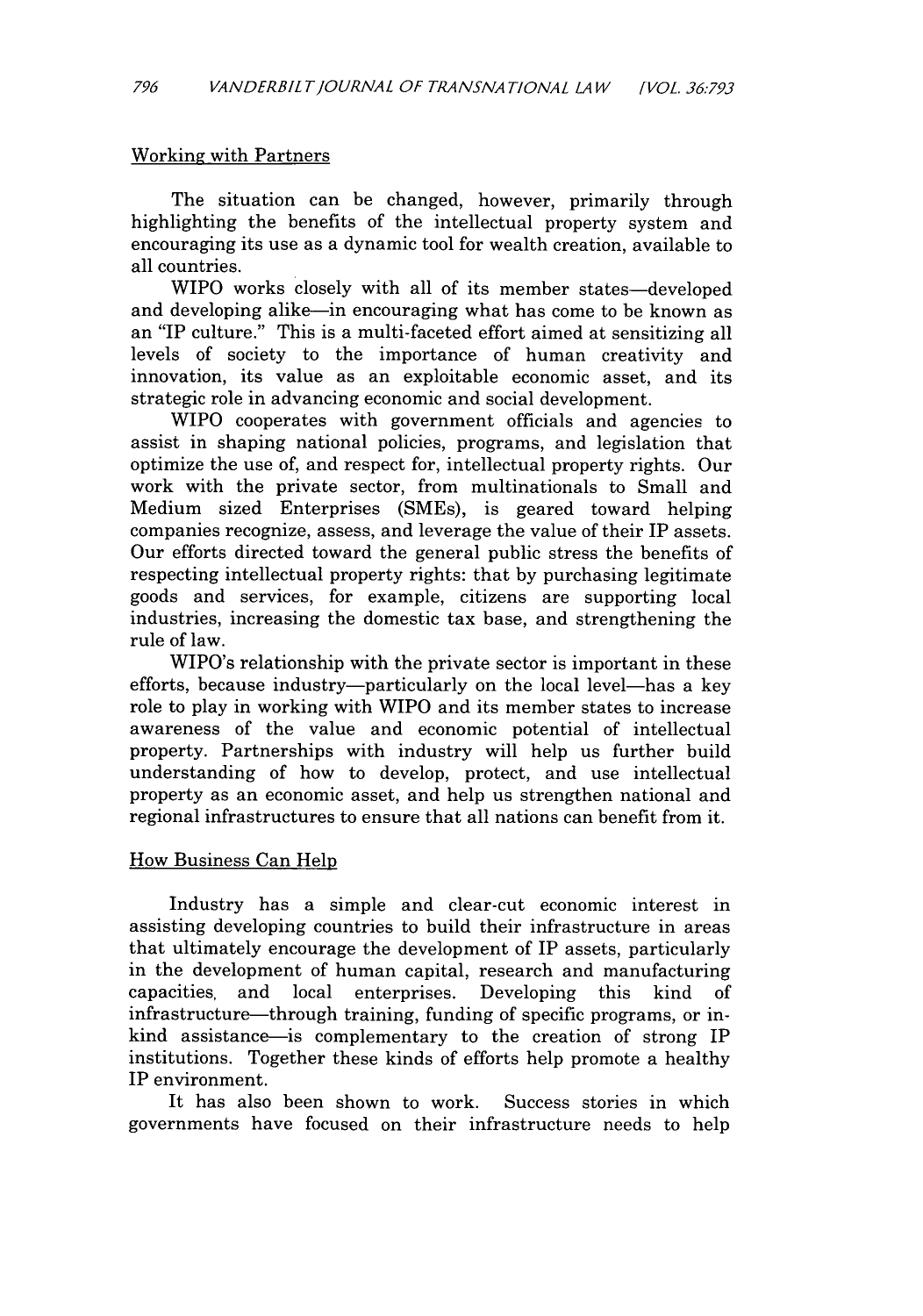develop IP assets-and improve their countries' economic performance-exist in all regions. Any effort that encourages governments to move in this direction contributes to breaking the cycle of poverty, creating industries and jobs, and contributing to the overall prosperity of a nation. This is in the interest of industry, which needs a strong base of human capital, new ideas, and new markets to prosper. And industry has the expertise, the experience, and the resources to help make it happen. Moreover, as markets become increasingly globalized, industry stands to gain overall from an improved infrastructure of intellectual property protection throughout the world.

Industry-both domestic and foreign-can do more for their local and host governments to assist in developing a healthy IP environment. Some examples of industry-government cooperation include:

- Joint development of IP assets in research institutions, and development of programs bringing together local industry and universities in various technological fields, such as biotechnology, medicine, and information technology;
- · Training of local "knowledge workers"-for example, in research industries or medicine-in managing and exploiting IP assets;
- \* Creating corporate sponsorship programs at local educational institutions to share expertise in IP assets development and management;
- Providing expertise and financial assistance in creating local public outreach campaigns to explain the value of intellectual property to a broad audience, as well as programs in schools and university research centers to help encourage young scientists, researchers, and inventors; and
- Providing human and financial resources to governments and intergovernmental organizations to help accelerate the development of an IP culture and strong IP systems and infrastructures worldwide.

All of these efforts fall under the umbrella of explaining and promoting intellectual property as a key tool for development. For WIPO's part, it is continuing and expanding its contacts with industry to ensure a more active role in promoting a broad appreciation of the value of intellectual property in economic and social well-being. WIPO's Industry Advisory Commission **(IAC),** composed of senior corporate officers whose businesses are linked with intellectual property issues, is an important vehicle for a fluid, two-way dialogue with industry.

Further contacts through regional business roundtables will help provide insights in particular geographic areas and identify specific needs in developing countries in those areas. WIPO is committed to